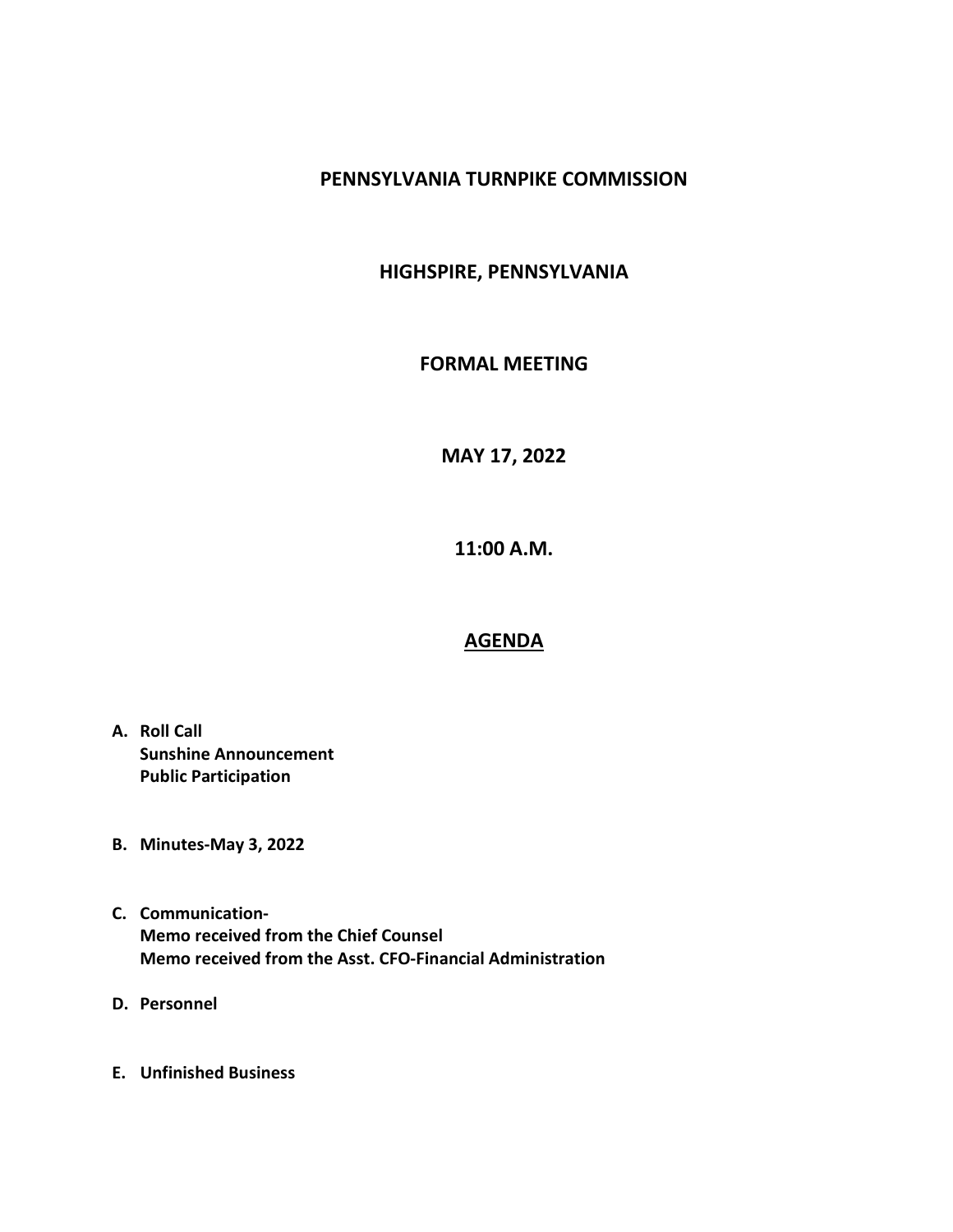- 1. Approve payment of the E-ZPass Interagency Group's (IAG) invoice for cost sharing of the E-ZPass Interoperability HUB system, in the amount of \$50,000.00.
- 2. Approve the negotiation and execution of the Agreements and an Amendment for the items listed in memos "a" through "g":
	- a. Lease Agreement with Apex Energy (PA), LLC to lease 59.095 acres of right-of-way and surplus property in Hempfield Township, Westmoreland County, to explore, develop and produce oil and gas in the Marcellus Shale Formation;
	- b. Lease Agreement with New Cingular Wireless PCS, LLC (NCW) to permit NCW to continue to lease equipment and space on the Bowmansville Maintenance tower at a monthly fee of \$3,000.00 for ten (10) years with three (3) successive five (5) year renewal terms;
	- c. Agreement with Penn State University to continue with facility condition assessments and assist with the utility bill management system, energy procurement assistance, design professional document review, water systems and education services previously developed by Penn State; at a cost of \$4,099,308.00 through May 2026;
	- d. Agreement with ASCO Power Services (ASCO) for transfer switch maintenance, service, and repair (May 2022 – May 2027) for the automatic transfer switch (ATS) control systems for back up power at the interchanges; at a cost of \$659,360.27;
	- e. Amendment to our agreement with SAP, to purchase ten (10) new SAP professional user licenses needed as the Commission upgrades to the new SAP interface server version; at a total license cost of \$300,000.00, and an annual support fee of \$66,000.00;
	- f. Second Lease Agreement with Robindale Energy Services, Inc. (Robindale) to permit Robindale to deep mine certain coal property near the Donegal Interchange, which would provide for the payment of royalties to the Commission for coal mined and removed by Robindale in the area;
	- g. Interagency Agreement with the PA Department of General Services for the Capitol Police to provide security for the Commission at the PTC Administration Building and other PTC locations in Dauphin County; at an approximate cost of \$147,673.94 annually.
- 3. Approve the Right-of-Way Requests for the items listed in memos "a" through "e":
	- a. Settlement of Right-of-Way #14S020 (Eileen V. Pennell), a partial take parcel necessary for construction of the Mon/Fayette Expressway, Rt. 51 to I-376, by authorizing payment of \$11,750.00 representing the balance of settlement funds to Babst, Calland, Clements & Zomnir, P.C, escrow agent; authorize the appropriate Commission officials to execute the Release and Settlement Agreement as approved by the Legal Department; and payment of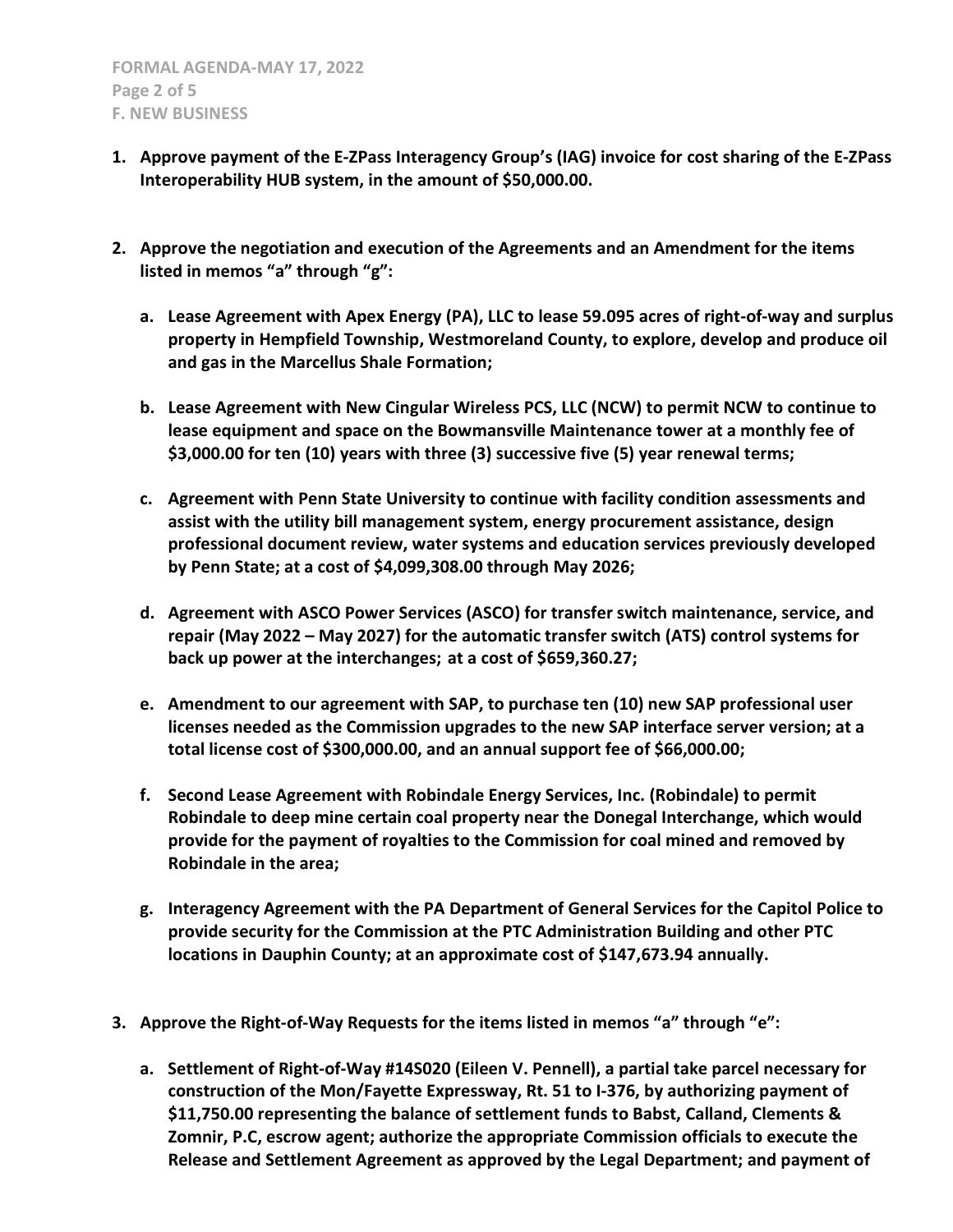settlement funds to the property owner is contingent upon the delivery of the executed Release and Settlement Agreement;

- b. Acquisition of Right-of-Way #17632 (Gregory M. & Christina Chamberlin), a total take parcel necessary for the Southern Beltway SR 980 drainage improvement project, to grant an access easement over and across the driveway on the former Chamberlin property, for the benefit and use of the adjoining property owner, Terry D. Tackett; authorize the appropriate Commission officials to execute the Easement Agreement as drafted and approved by the Legal Department;
- c. Acquisition of Right-of-Way #8318-RA (Westfield Corporate Holdings, LP), a partial take parcel necessary for the total reconstruction project from MP A53.00 to MP A57.00 by authorizing payment of \$29,287.00 representing fair market value and pro-rated taxes to Westfield Corporate Holdings, LP; authorize the appropriate Commission officials to execute the Agreement of Sale and other documents that may be required for closing; authorize the payment of additional statutory damages as calculated by the Right-of-Way Administrator and approved by the Chief Counsel; and payment of fair market value to the property owner is contingent upon the delivery of a deed as prepared by the Legal Department;
- d. Acquisition of Right-of-Way #14109-A2 (McGinley Road Limited Partnership), a total take parcel necessary for the total reconstruction project from MP 57.00 to MP 67.00 by authorizing payment of \$378,235.71 representing fair market value, pro-rated taxes and recording fees to Fee Simple Settlement, LLC, escrow agent; authorize the appropriate Commission officials to execute the Agreement of Sale and other documents that may be required for closing; authorize the payment of statutory damages as calculated by the Rightof-Way Administrator and approved by the Chief Counsel; and payment of fair market value to the property owner is contingent upon the delivery of a deed as prepared by the Legal Department;
- e. Acquisition of Right-of-Way #14S443 (Wesley Smith), a partial take parcel necessary for construction of the Mon/Fayette Expressway, Rt. 51 to I-376, by authorizing payment of \$500.00 representing fair market value to Wesley Smith; authorize the appropriate Commission officials to execute the Temporary Construction Easement and other documents that may be required for closing; authorize the payment of additional statutory damages as calculated by the Right-of-Way Administrator and approved by the Chief Counsel; and payment of fair market value to the property owner is contingent upon the delivery of a Temporary Construction Easement as prepared by the Legal Department.
- 4. Approve advertising for Contract #EN-00232-03-05 for the design/build project for fiber optic network installation between MP B15.00 and MP B31.10, MP G0.55 and MP G13.00 and MP 0.00 and MP 75.00.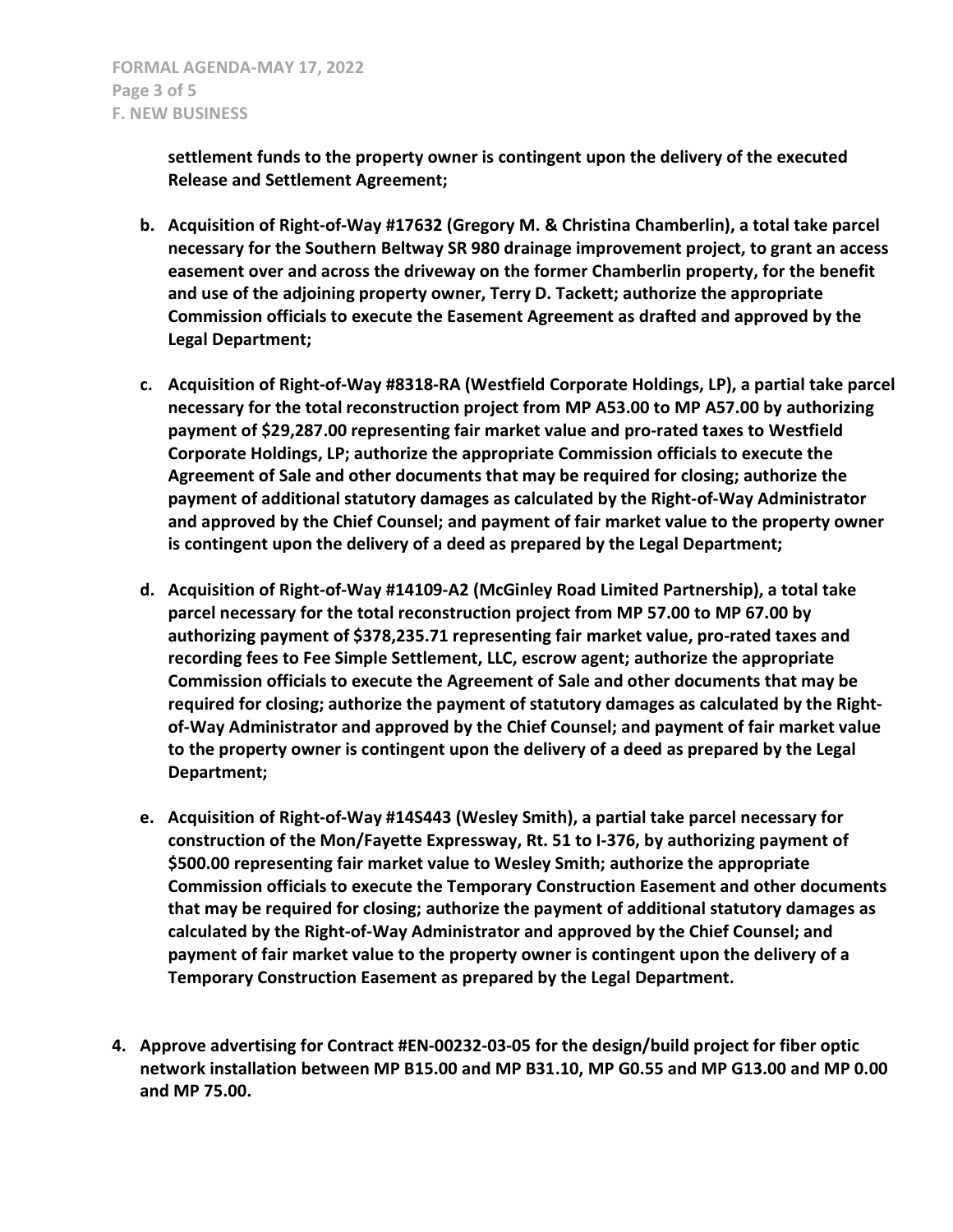- 5. Approve the Issuance of a Purchase Order for the items listed in memos "a" through "d":
	- a. Dell PC Refresh, Phase 3, utilizing the Commonwealth's contract with CDW Government LLC/CDW LLC; at a cost of \$414,830.00;
	- b. Mimecast email cloud service, exercising the option to renew the agreement with CDW Government LLC/CDW LLC (through June 14, 2023); at a cost of \$88,250.00;
	- c. Master utility management application, development phase, utilizing the Commonwealth's contract with Microdesk, Inc.; at a cost of \$416,326.20;
	- d. Media placement services for E-ZPass, AET, roadway safety and other campaigns, exercising the option to renew the agreement with Red House Communications, Inc. (through June 2023); at a cost of \$2,800,000.00.
- 6. Approve the Award of Contract #T-109.00R003-3-03 for shoulder and slope rehabilitation between MP 110.79 and MP 114.15, to the lowest responsive and responsible bidder, New Enterprise Stone & Lime Co., Inc.; at a not-to-exceed amount of \$7,195,632.29 and a contingency of \$300,000.00.
- 7. Approve the Change Orders and Final Payments for the items listed in memos "a" through "c":
	- a. Change Order #1 for Contract #T-038.35M001-3-02 for cut slope remediation between MP 38.24 and MP 38.55 with Allison Park Contractors, Inc., for a 64-day time extension due to material delays;
	- b. Change Order #1 and Final Payment for Contract #T-060.43S001-3-02 for bridge painting and repairs between MP 60.42 and MP 61.22 with Spartan Contracting, LLC; for an increase of \$2,842.00 to balance items to actual work completed and additional Class AA concrete repairs; for a final contract value of \$517,842.00 and final amount due to the contractor of \$48,701.60;
	- c. Change Order #3 and Final Payment for Contract #T-067.00R002-3-02 for microsurfacing between MP 67.59 and MP 75.58 with Eurovia Atlantic Coast, LLC; for a decrease of \$162,208.81 to balance items to actual work completed; for a final contract value of \$6,770,042.99 and final amount due to the contractor of \$338,502.15.
- 8. Approve the negotiation and execution of Supplemental Agreement #1 with Jacobs Engineering Group, Inc. for design services for Cashless Tolling Open Road Toll (ORT) Zones (originally awarded November 2017), for an increase of \$2,500,000.00, to design the demolition of the existing toll booths, canopies and toll plaza buildings, and reconstruction of the toll lane pavement associated with the conversion to ORT, and to provide construction engineering support; for a revised not-to-exceed amount of \$5,000,000.00.